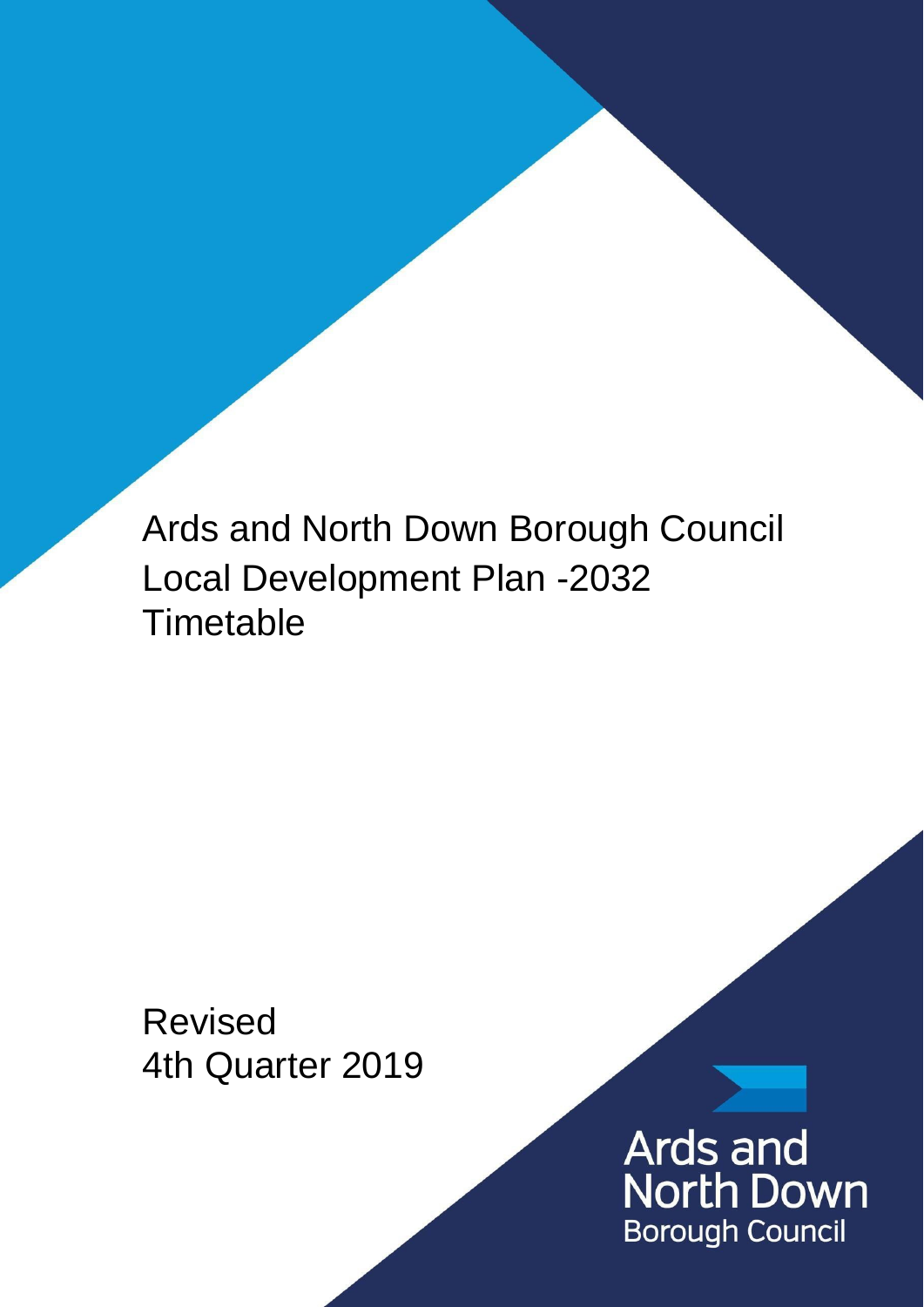# **Getting in Touch**

Should you have a planning query, you can contact the Council's Planning Section in the following ways:

| By email to: | planning@ardsandnorthdown.gov.uk                                                                                             |  |
|--------------|------------------------------------------------------------------------------------------------------------------------------|--|
| By post to:  | Ards and North Down Borough Council<br><b>Planning Service,</b><br>2 Church Street,<br><b>Newtownards</b><br><b>BT23 4AP</b> |  |
|              |                                                                                                                              |  |

**By telephone on:** 03000133333 (Main switch at Council Office – Church Street) **028 91824000**

This document can be downloaded from the council website at **[www.ardsandnorthdown.gov.uk/resident/planning/local-development-plan](http://www.ardsandnorthdown.gov.uk/resident/planning/local-development-plan)**

It can also be made available for viewing in the Council Planning Office at the address above for those who do not have online access.

Should you require a copy of this Timetable in an alternative format, it can be made available on request in large print, audio format, or Braille. It may also be made available in minority languages to meet the needs of those for whom English is not their first language.

Further information about the Council's Planning service can be found on our website [www.ardsandnorthdown.gov.uk/resident/planning](http://www.ardsandnorthdown.gov.uk/resident/planning)

The timetable is not intended to be a source of definitive legal advice. Reference should be made to the actual legislation referred to in this statement and if any discrepancy exists the provisions of the legislation will prevail.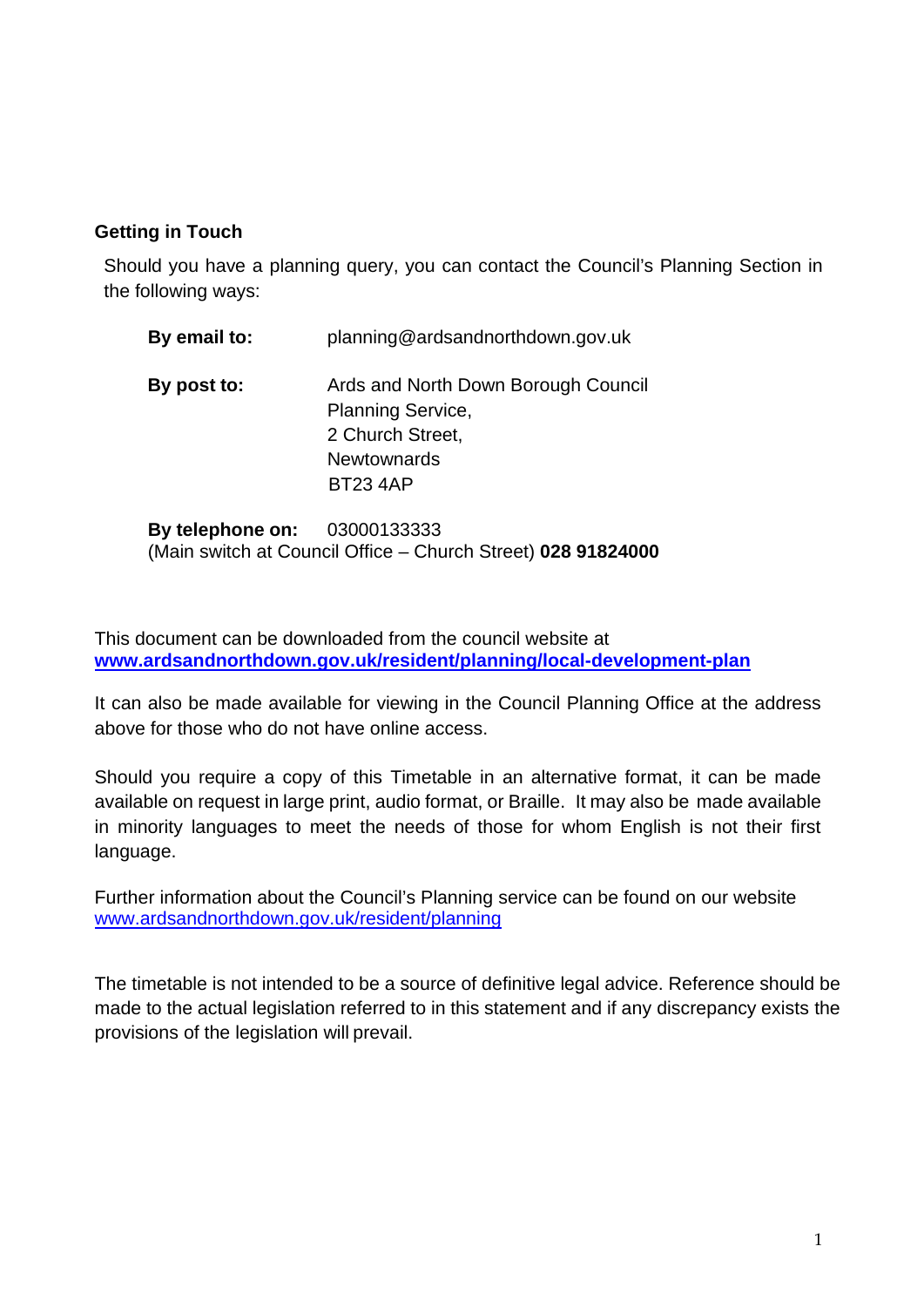# **1 Introduction**

- 1.1 The purpose of this timetable is to set out key stages and the indicative timescale for the formulation of the Ards and North Down Borough Council Local Development Plan 2032 (LDP).
- 1.2 The timetable is prepared within context of the Planning Act (Northern Ireland) 2011 and the Planning (Local Development Plan) Regulations (Northern Ireland) 2015. Legislation requires the Council to prepare and keep under review a timetable for preparation and adoption of its LDP.
- 1.3 The timetable is approved by the council and agreed by central government (Department for Infrastructure – Planning) in accordance with regulation 7 of the Planning (Local Development Plan) Regulations (Northern Ireland) 2015.

### **2 Purpose of the Local Development Plan**

- 21 The purpose of the Ards and North Down Borough Local Development Plan is to inform the public, statutory authorities, developers and other interested parties of the policy framework and land use proposals that will guide development decisions within the Borough for a 15-year time frame.
- 22 The LDP will take account of Council's Corporate Plan and shall take account of the Community Plan. It shall enable us to plan in a positive manner for the Borough.
- 23 The LDP will take account of the regional policy context set by the Northern Ireland Executive and Central Government Departments. This includes, among others, the Sustainable Development Strategy, the Regional Development Strategy, the Strategic Planning Policy Statement and Planning Policy Statements.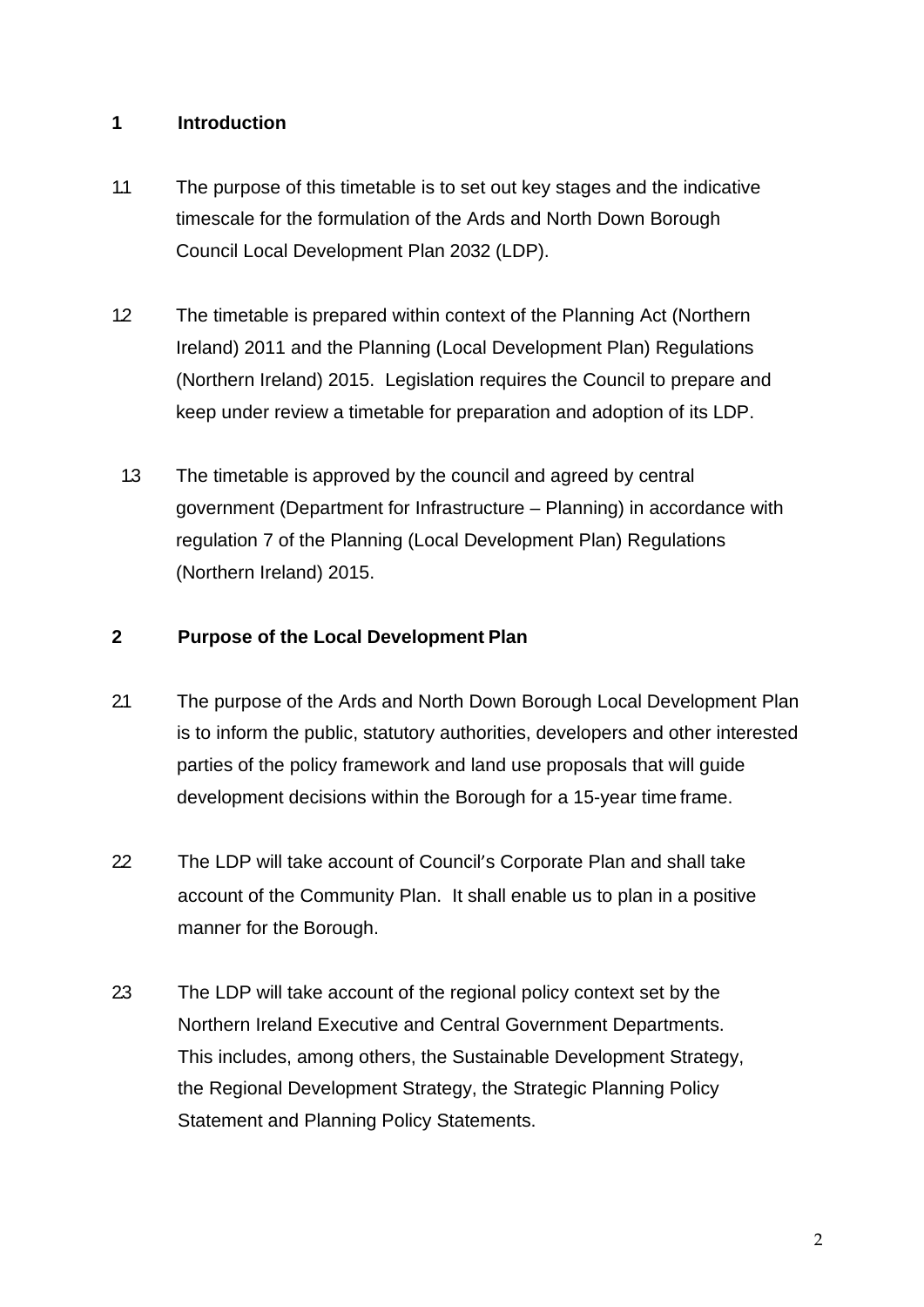### **3 The Local Development Plan Process**

- 3.1 The LDP shall be produced in two stages and will comprise two separate documents that will shape development within the Borough from final adoption to 2032.
- 3.2 The first new development plan document will be the Plan Strategy which will be followed by a Local Policies Plan.
- 3.3 **Plan Strategy**  The Plan Strategy shall define strategic planning objectives for future development in the Borough. It shall include a strategic policy framework for the plan area as a whole across a range of topics. It will indicate in broad terms locations where different types of development will be promoted and areas where development or specific types of development will be restricted in order to safeguard interests of acknowledged importance such as high quality or sensitive landscapes
- 3.4 As a first step to formulation of the Plan Strategy, the Council will identify a number of key issues in the plan area emerging through initial baseline studies. A Preferred Options Paper will be brought forward which identifies a range of options for addressing these key issues, including the Council's 'Preferred Options'. The POP is subject to consultation and engagement as set out in the SCI. The outcomes of the consultation shall be taken into account where relevant for informing the emerging Plan Strategy (which itself is subject to public consultation and Independent Examination).
- 3.5 The second LDP document will be the **Local Policies Plan** (LPP). This will be prepared in the context of adopted Plan Strategy. It will include a range of site specific policies, including site specific policies, designations and proposals associated with such matters as definition of settlement limits, land use zonings. The LPP is intended to deliver the strategic policies and spatial strategy as set out in the Plan Strategy. The LPP shall also be subject to Independent Examination.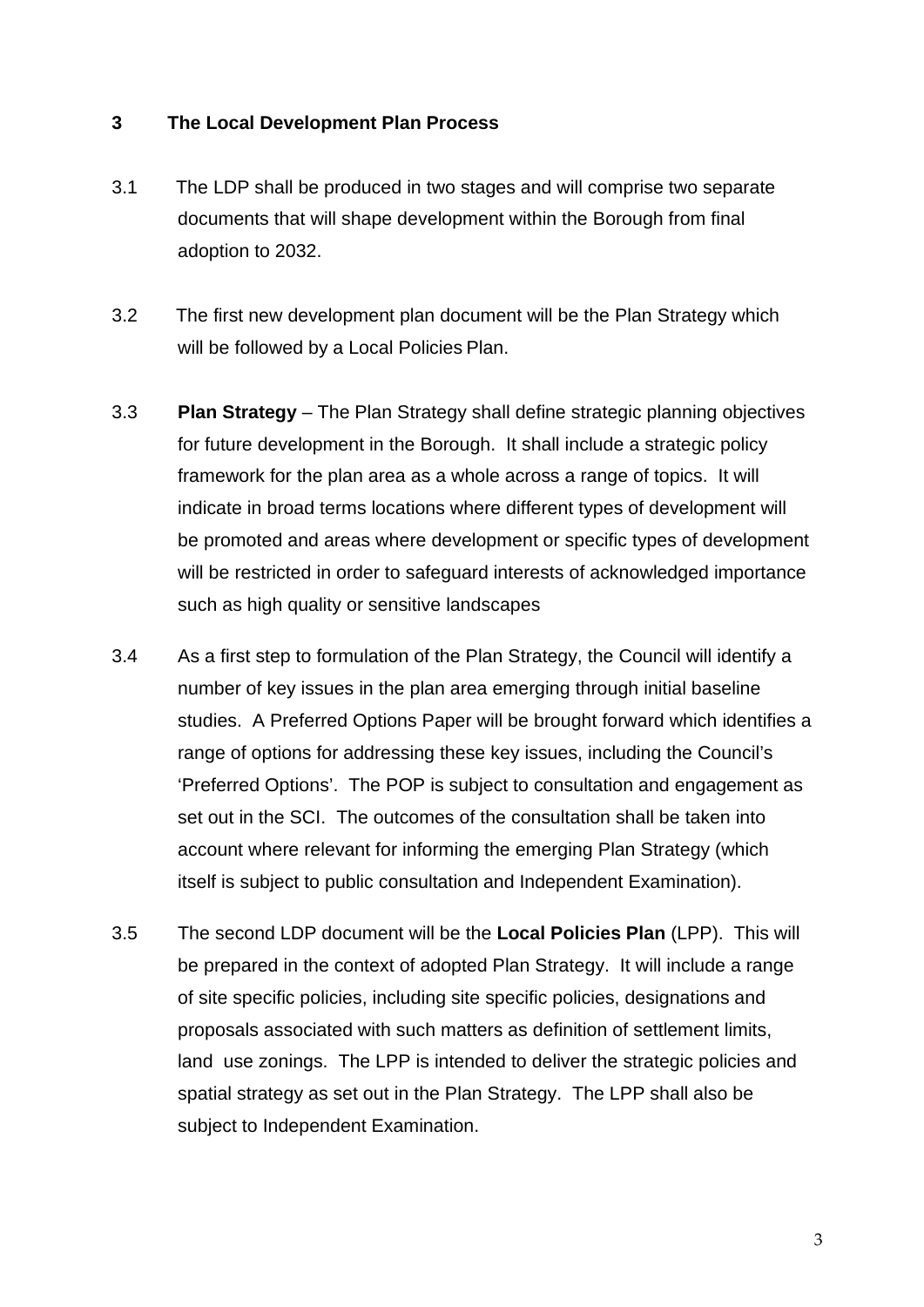3.6 The Council will carry out a number of assessments in the preparation of the LDP:

The process of **Sustainability Appraisal shall commence in parallel with LDP preparation and run in tandem**. This appraisal process aims to ensure that the policies and proposals in the LDP are socially, economically and environmentally sustainable. Relevant reports will be published at each of the key stages of the plan making process.

**Strategic Environmental Assessment (SEA)** –will be undertaken in relation to both development plan documents as an integral part of the SA process above, subject to screening it is required to examine the environmental effects of the Plan proposals.

**Habitats Regulations Assessment (HRA) – This considers the potential** impact of LDP policies and proposals on European designated nature conservation sites.

**Equality Impact Assessment (EqIA)** – In line with the Council's Equality Scheme, an Equality Screening exercise will be undertaken at the POP stage to assess if the LDP is likely to have an impact on specific groups identified in Section 75 of the Northern Ireland Act 1998. If required, a full EqIA will be undertaken for both the Plan Strategy and the Local Policies Plan. Views on any equality screening documents or draft EqIAs will also be sought as part of the formal consultation processes.

**Rural Proofing** - Rural proofing is the process by which all major policies and proposals (including LDPs) are assessed to determine whether they will have a differential impact on rural areas. If so, potential mitigation measures need to be considered.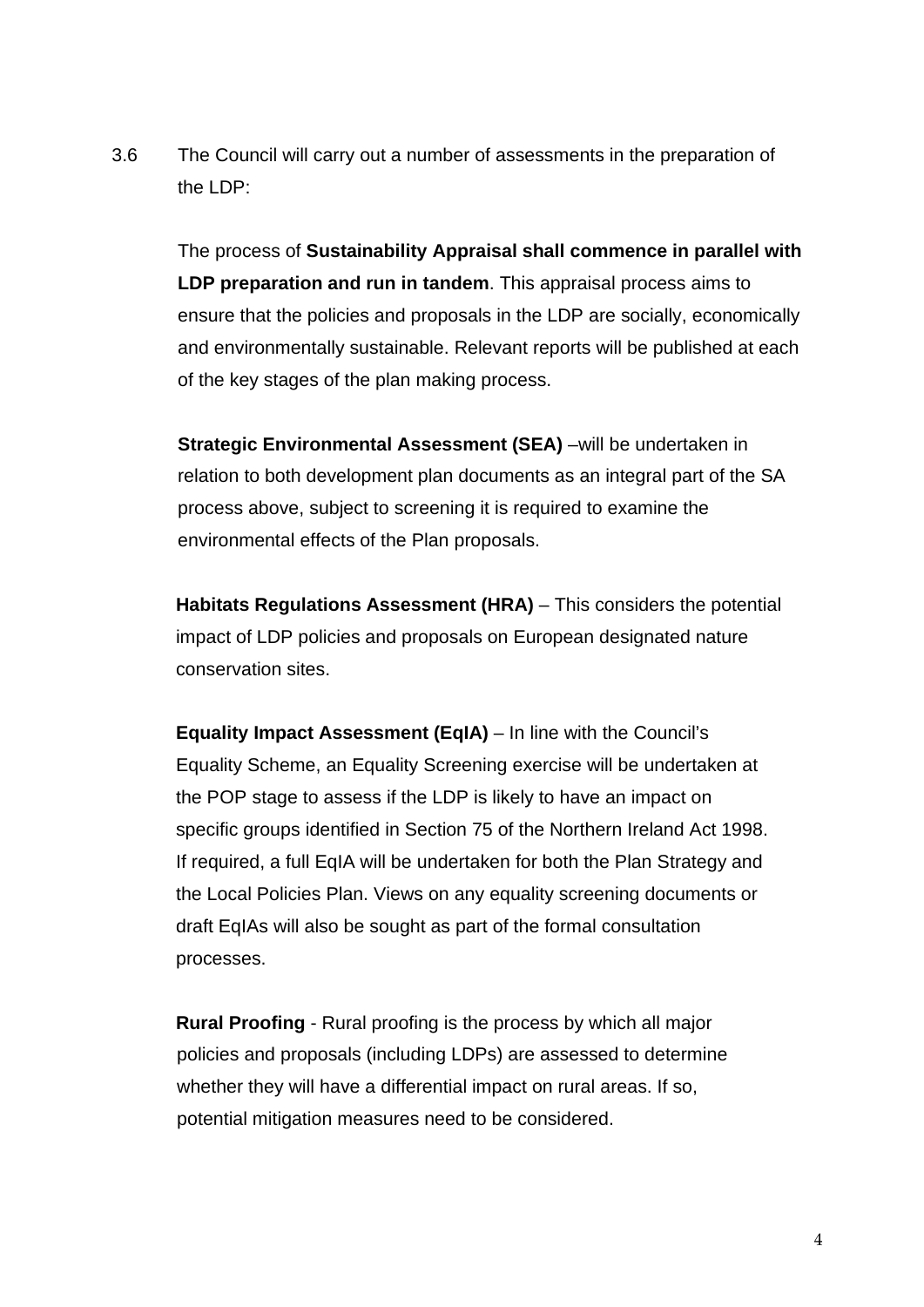## **4 The Timetable**

- 4.1 The plan timetable is prepared in accordance with Regulation 6 of the Planning (Local Development Plan) Regulations 2015 and is set out at Appendix 1.
- 4.2 The timetable details various actions applicable to each stage of the LDP process and includes actions that relate to the assessments referred to at paragraph 3.6.
- 4.3 The timetable sets out indicative dates for a number of key stages in the production of the LDP. The indicative nature of these dates recognises that there are many factors which could potentially impact on the timescale for delivery of the LDP.

## **5. Delivery of the Local Development Plan**

- 5.1 There are a number of factors that could potentially impact upon the timescale for delivery of the Local Development Plan. Meeting the indicative timescales set out within the timetable is dependent upon a number of factors, including effective governance arrangements, involvement of Elected Members, a robust level of resourcing (within the LDP team, consultees and that of the Independent Examiner) and the management of risk.
- 5.2 It is essential to set out that there are a number of factors which are outwith the Council's control that may impact on the delivery of the LDP within the indicative timescales set out. This includes input from consultees, the duration of the Independent Examination and reporting period, subsequent consideration by the Department,<sup>5</sup> and any potential judicial proceedings.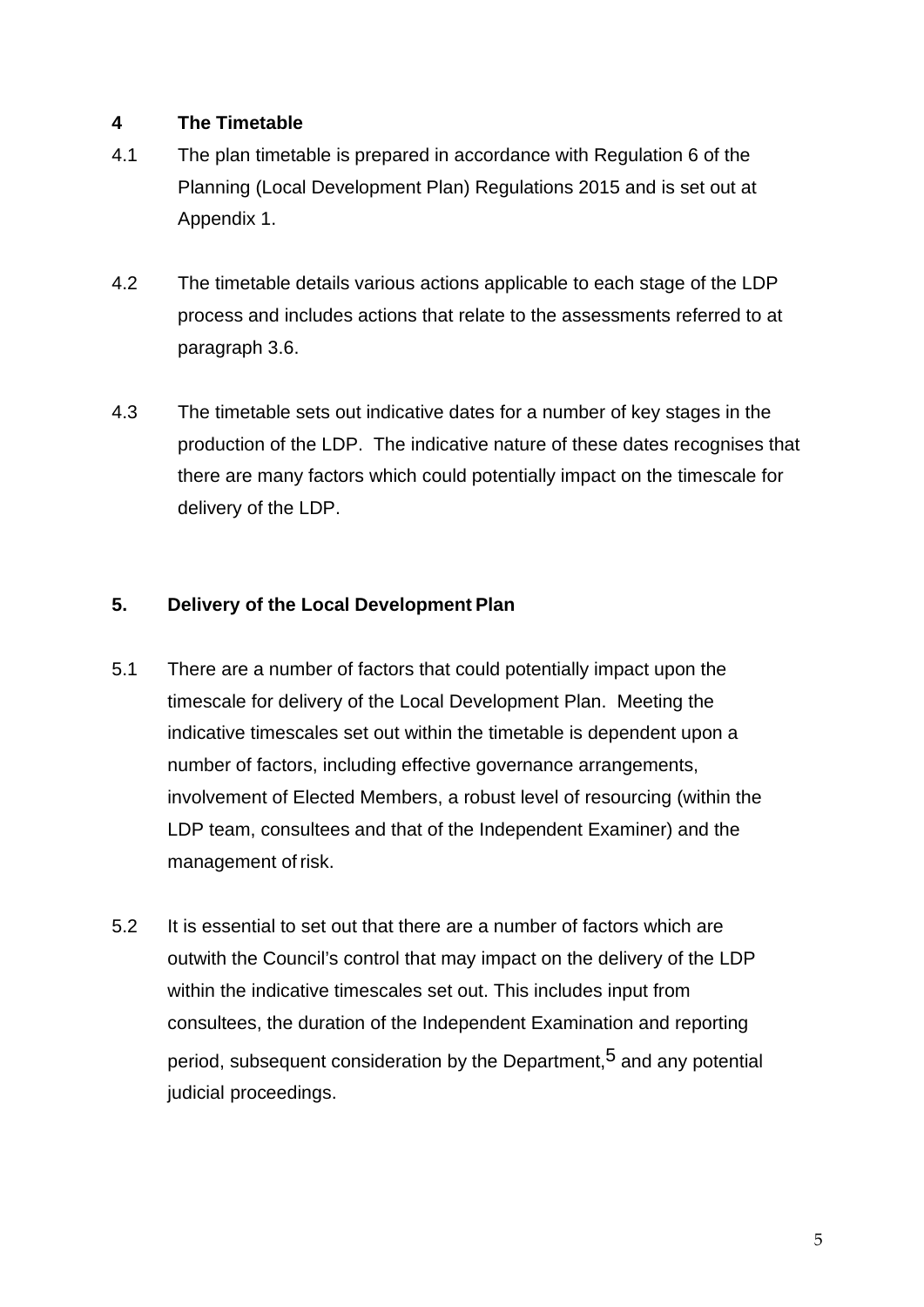### **6. Monitoring and Review**

- 6.1 A work programme will be presented to The LDP Steering Committee Planning Committee for each key stage of the plan process.
- 6.2 Papers will be presented to Elected Members on a regular basis regarding local development plan matters, including key planning topics and findings as they emerge.
- 6.3 Progress reports on the LDP preparation will be submitted on a quarterly basis to the Steering Committee.
- 6.4 An annual monitoring report will be produced to inform Elected Members on progress in meeting thetimetable.
- 6.5 In the event that the Plan timetable requires amendment, Council has the power under the Planning Act to 2011 to publish a revised timetable. Any revisions will be publicised and made available on the Council's website

[www.ardsandnorthdown.gov.uk/resident/planning/local-development-plan](http://www.ardsandnorthdown.gov.uk/resident/planning/local-development-plan)

<sup>&</sup>lt;sup>5</sup> There is no provision in legislation in relation to statutory timeframes for the length of the duration of IE, the timeframe for

the Independent Examiner to provide a report to the Department; nor a timeframe for the reporting to Council by Central Government.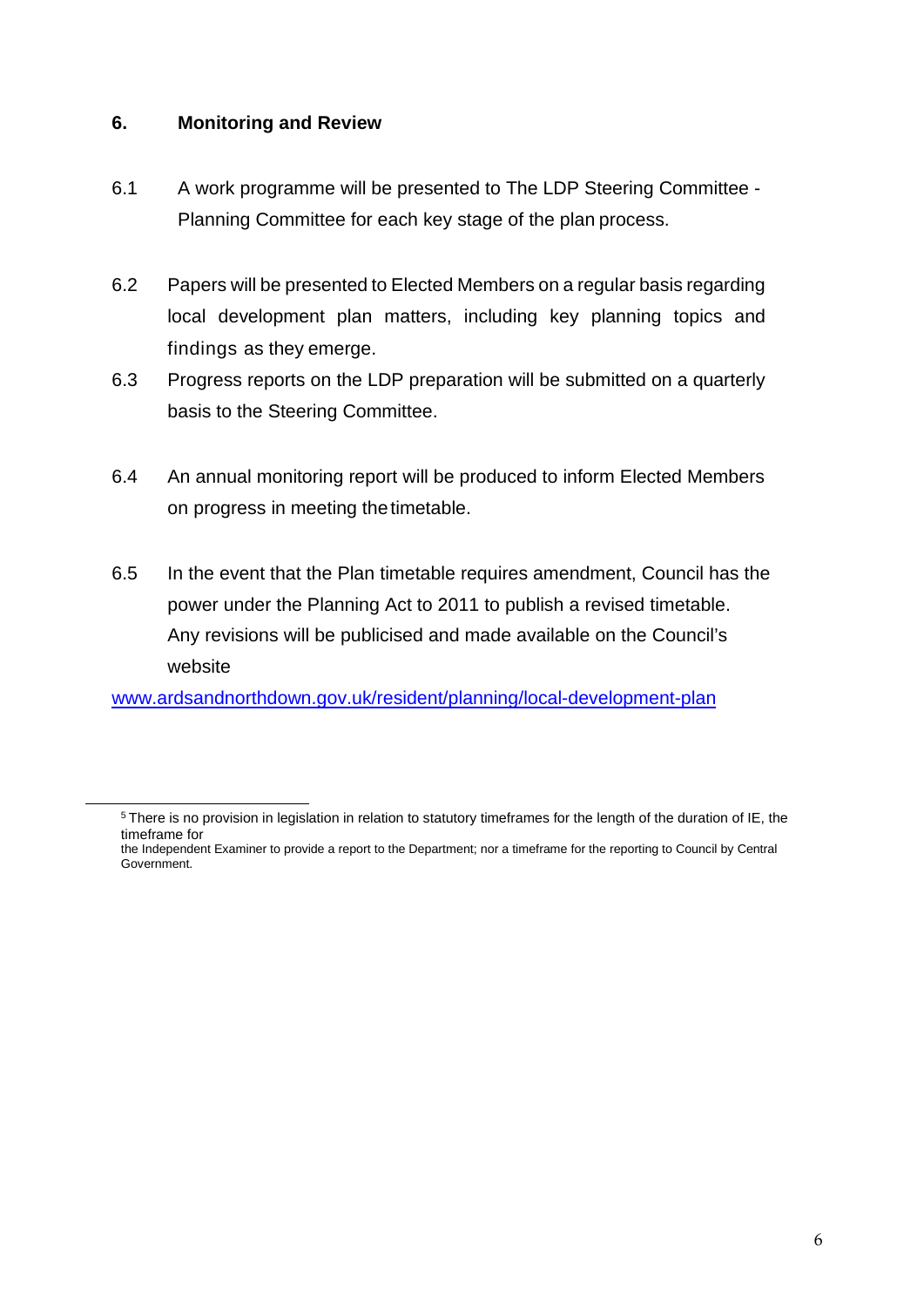| <b>Key Stages in Local</b>                         | <b>Actions/ Assessments</b>                                                  | <b>Estimated</b>  |
|----------------------------------------------------|------------------------------------------------------------------------------|-------------------|
| <b>Development Plan Process</b>                    |                                                                              | <b>Timescales</b> |
| <b>Publication of Timetable and</b>                |                                                                              | Complete          |
| <b>Statement of Community</b>                      |                                                                              |                   |
| <b>Involvement</b>                                 |                                                                              |                   |
| <b>Publication of Preferred</b>                    | Publication of a Sustainability Appraisal                                    | Complete          |
| <b>Options Paper (POP) for</b>                     | Interim Report (incorporating SEA)                                           |                   |
| public consultation                                | <b>Equality Screening Interim Report</b>                                     |                   |
| <b>Publication of draft Plan</b>                   | Preparation and publication of dPS and<br>associated documents* for informal | Quarter 2*        |
| <b>Strategy (dPS)</b>                              | viewing $-4$ weeks                                                           | 2021/2022         |
| <b>Statutory Public Consultation:</b>              | followed by statutory                                                        |                   |
| 8 weeks Representations                            | Public consultation. 8 Weeks for                                             |                   |
| 8 Weeks Counter                                    | representations and 8 weeks for counter                                      |                   |
| Representations                                    | - representations                                                            |                   |
|                                                    | *Publication of Sustainability Appraisal                                     |                   |
|                                                    | Report incorporating SEA, HRA and                                            |                   |
|                                                    | Rural proofing.                                                              |                   |
|                                                    | Publication of draft EQIA if relevant.                                       |                   |
|                                                    | <b>Soundness Based Independent Examination</b>                               | Quarter 3-4*      |
|                                                    | Followed by Advisory Report to Central Government.                           | 2022/2023-        |
|                                                    | Central Government issues a Binding Report to Council                        |                   |
| Changes made to finalise Plan                      | Quarter 1                                                                    |                   |
|                                                    |                                                                              | 2024/2025         |
| <b>Adoption of Plan Strategy</b>                   | <b>Publication of Sustainability Appraisal</b>                               | Quarter 4*        |
|                                                    | Adoption Report (Inc. SEA, HRA and                                           | 2024/2025*        |
|                                                    | Rural Proofing) and publication of final                                     |                   |
| <b>Statutory Stakeholder</b>                       | EQIA where required.<br>Invite comments from consultation body               | Early 2025*       |
| Engagement; Member                                 | on draft Sustainability Appraisal (Inc.                                      |                   |
| Engagement on key Issues                           | SEA, HRA and Rural Proofing) and                                             |                   |
| and public consultation where                      | update Scoping Report)                                                       |                   |
| required.                                          |                                                                              |                   |
| <b>Publication of draft Local</b>                  | Preparation and publication of dLPP and                                      | Quarter 2-4*      |
| Policies Plan                                      | associated documents* for informal                                           | 2025/2026         |
|                                                    | viewing $-4$ weeks                                                           |                   |
| <b>Statutory Public Consultation:</b>              | followed by Statutory                                                        |                   |
| 8 weeks Representations                            | <b>Public Consultation 8 weeks for</b>                                       |                   |
| 8 weeks Counter                                    | representations and 8 weeks for counter                                      |                   |
| representations                                    | representations,                                                             |                   |
|                                                    |                                                                              |                   |
|                                                    | *Publication of Sustainability Appraisal                                     |                   |
|                                                    | Report incorporating SEA, HRA and<br>Rural proofing.                         |                   |
|                                                    | Publication of draft EQIA if relevant                                        |                   |
|                                                    | <b>Soundness Based Independent Examination</b>                               | Quarter 2-4       |
| Followed by Advisory Report to Central Government. |                                                                              | 2026/2027         |
|                                                    | Central Government issues a Binding Report to Council                        |                   |
| Changes made to finalise Plan                      |                                                                              |                   |
| <b>Adoption of Local Policies</b>                  | Publication of sustainability appraisal                                      | 2028              |
| Plan                                               | adoption report (inc. SEA, HRA, EQIA as                                      |                   |
|                                                    | relevant)                                                                    |                   |
| Monitoring and review of                           | Monitoring of Sustainability appraisal                                       | Ongoing           |
| local Development Plan                             | (inc, SEA, and other necessary                                               |                   |
| Annual reviews                                     | assessments)                                                                 |                   |
| & 10 Year Review<br>5.                             |                                                                              |                   |
| Commence preparation of new                        |                                                                              |                   |
| Local Development Plan                             |                                                                              |                   |

# **Appendix 1- LDP Timetable**